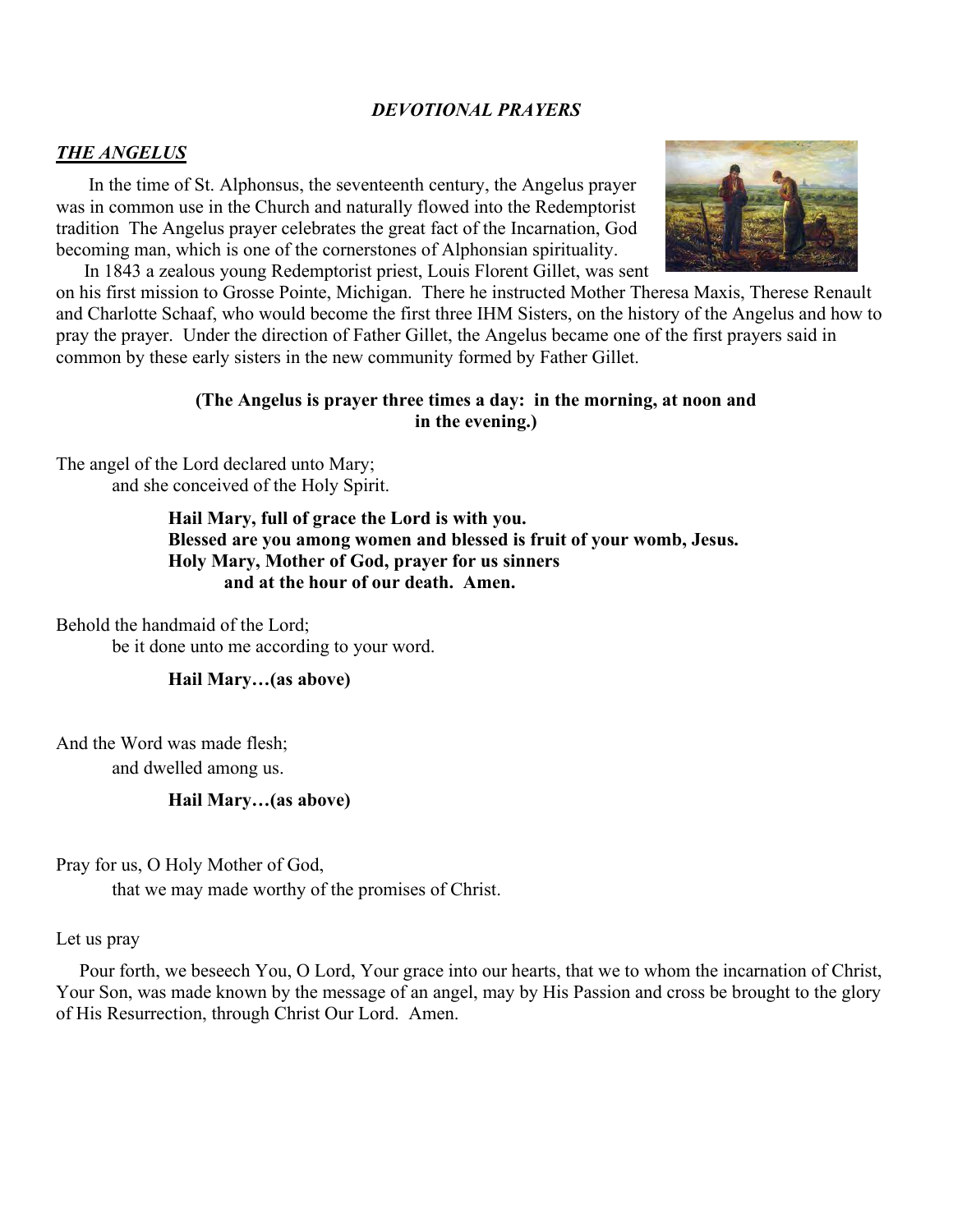

# *NOVENA FOR THE FEAST OF THE IMMACULATE CONCEPTION*

The solemnity of the Immaculate Conception is the patronal feast of both the Redemptorist and the IHM Congregations. Preparation for the feast begins On November 30<sup>th</sup>.

**Hail Mary**, is prayed three times with the following aspiration:

#### **"O Mary, conceived without sin, pray for us who have recourse to you."**

Then followed by one of the concluding prayers from the Solemnity:

- **(1) Father, You prepared the Virgin Mary to be the worthy Mother of Your Son. You let her share beforehand in the salvation Christ would bring by His death, and kept her sinless from the first moment of her conception. Help us by her prayers to live in Your presence without sin. We ask this through our Lord Jesus Christ, Your Son, who lives and reigns with you and the Holy Spirit, one God, forever and ever. Amen.**
- **(2) Father, the image of the Virgin is found in the Church. Mary had a faith that Your spirit prepared and a love that never knew sin, for You kept her sinless from the first moment of her conception. Trace in our actions the lines of her love, in our hearts her readiness of faith. Prepare once again a world for Your Son who lives and reigns with You and the Holy Spirit, one God, forever and ever. Amen.**

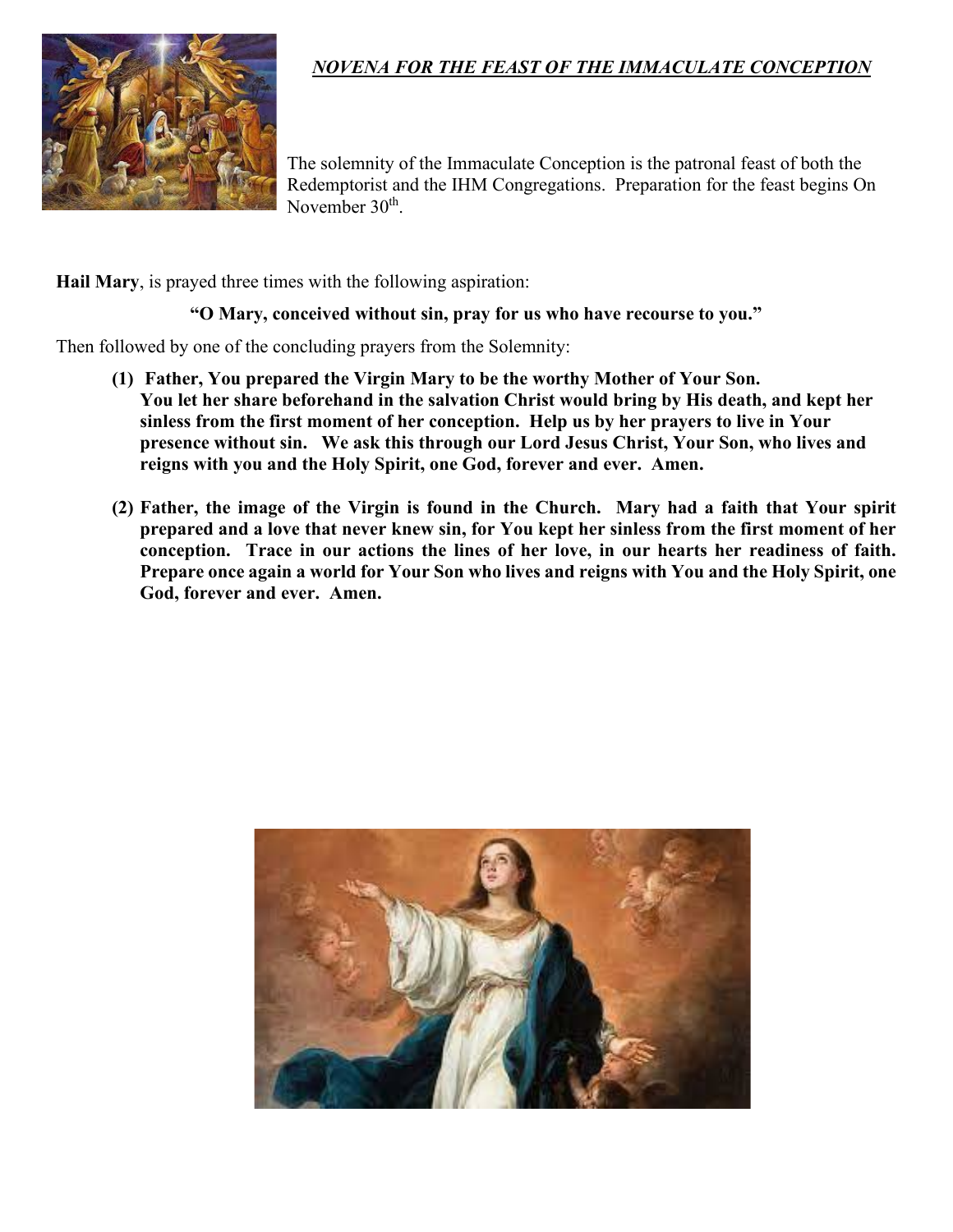# *DRAWING OF THE COURTS OF THE KING*

The gentle simplicity of this traditional practice reflects the Alphonsian ideal of bringing lofty truths of salvation, such as the Incarnation, to poor and simple folk, in an appealing manner.

- $\triangleright$  The small cards with the individual Courts of the King can be found in the Charism Guide section of the IHM website.
- $\triangleright$  The cards are displayed, face down, for example, on a small tray.
- $\triangleright$  A simple prayer service is prepared incorporating the choosing of the Courts of the King by each of the participants.
- $\triangleright$  At a given point in the prayer service, the participants are invited to come forward and choose a card.
- $\triangleright$  The following intercessions may be used as part of the prayer service after the Courts have been chosen.

### *INTERCESSIONS*

 **Father, may our hearts, like the stable, be open to receive You in each way that You choose to come into our hearts;**

- *Jesus, touch us with the grace of devotion to Your service, and especially to Your poor.*

#### **Father, may we, like the crib, offer our being as a place for Your Son Jesus to dwell;**

- *Jesus, dwell in our hearts and make our lives filled with tender love for You and for all those You send into our lives.*

### **Father, may we, like the angels, bring the good news of Your coming to all those we meet this day;**

- *Jesus, give us singleness of vision and gentleness of spirit to proclaim Your good news to all people.*

### **Father, You called Wise Men who studied the heavens from the east into the presence of Your Son;**

- *Jesus, strengthen our efforts to be present to You in our prayer.*

### **Father, when the shepherds heard the song of the angels they went to seek Jesus;**

- *Jesus, give us a listening heart, always ready to hear the prompting of the Spirit and always willing to respond with love.*

### **Father, You chose Joseph to enter into the mystery of the birth of Your Son;**

- *Jesus, deepen our trust in Your Word, and teach us to depend on Your providence in all the circumstances of our lives.*

### **Father, the star revealed Your love to those who sought You;**

- *Jesus, grant us the vision to see and draw forth the goodness You have placed in others.*

### **Father, You chose Bethlehem as the place where Your Son would come to dwell among us;**

- *Jesus, like those who were led to Bethlehem. the House of Bread, lead us to a deeper love of Your presence in the Eucharist.*

### **Father, Mary laid Jesus on the straw as His first resting place;**

- *Jesus, let our charity be the straw that strengthens us and provides support for others.*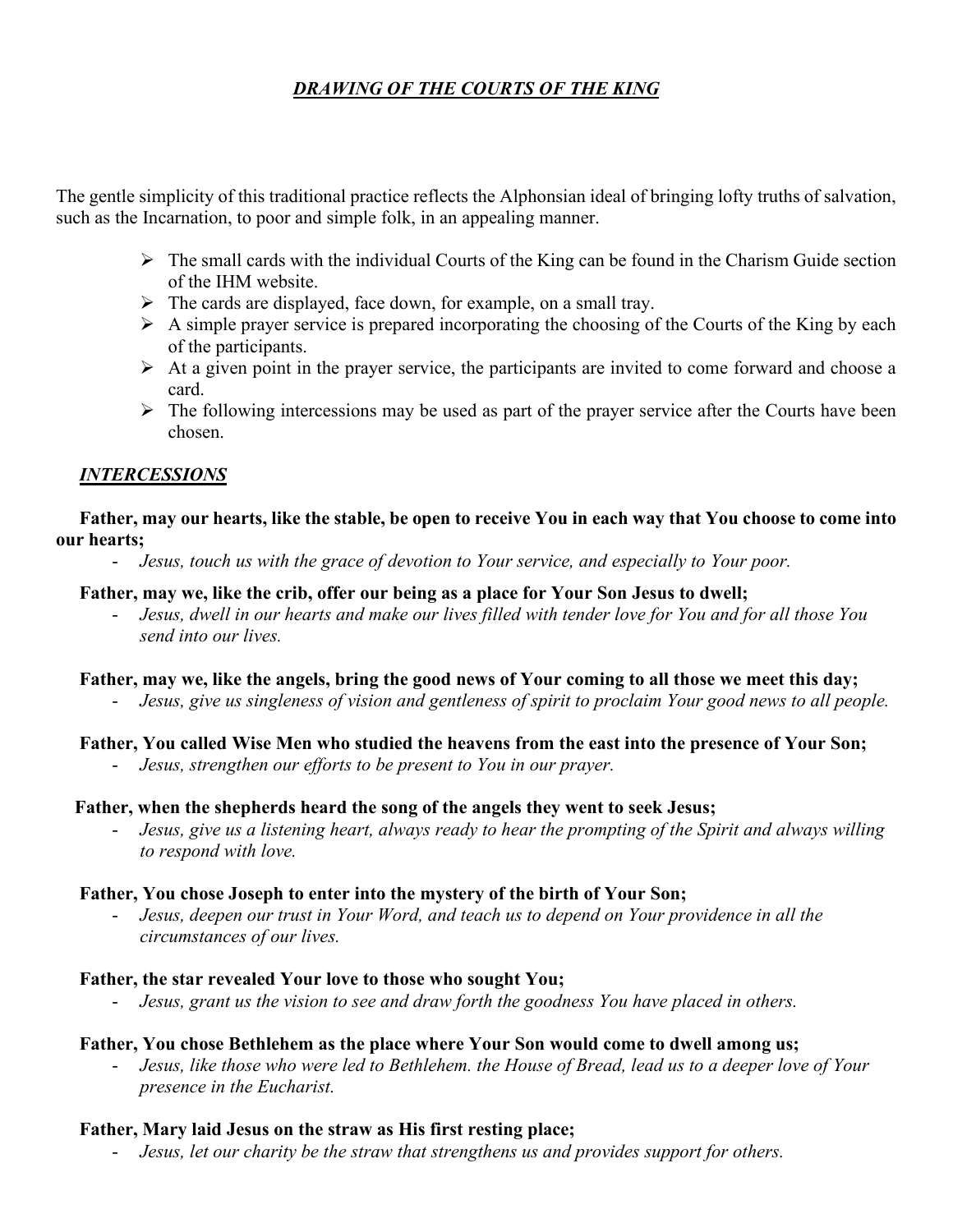**Father, the warmth of the animal's breath sheltered Your Son during the first hours of His life as man;**

- *Jesus, give us understanding in our relationships with one another so that we may know how to respond to all who need us.*

#### **Father, you chose Mary for the mother of Your Son and You willed that her motherhood be virginal, entirely dependent on You, rather than on others;**

*Jesus, give us the gift of faith so that we may learn to rely on the power of Your Spirit in our lives rather than on our own efforts.*

# *WE FLY TO YOUR PATRONAGE (Sub Tuum)*

This prayer is one of the most ancient in the Church, dating back to the third century. Early IHM practice included the prayer several times in the day.

 **We fly to your patronage, O holy Mother of God. Despise not our petitions in our necessities; but deliver us from all dangers, O ever glorious and blessed Virgin.**

- **V. Pray for us, O holy Mother of God.**
- **R.** *That we may be made worthy of the promises of Christ.*

 **O blessed Mother of God, Mary, ever a Virgin, temple of the Lord, sanctuary of the Holy Spirit, you alone, without a rival have pleased Our Lord Jesus Christ.**

 **Intercede for the people, intercede for the people and plead for all women consecrated to God. Amen.**

# *THE MEMORARE*

 The earliest prayer manuals of the Sisters, Servants of the Immaculate Heart of Mary, indicate that this prayer was prayed from the time of the foundation of the Congregation.

 **Remember, O most gracious Virgin Mary, that never was it ever known that anyone who fled to your protection, implored your help, or sought your intercession was left unaided.**

 **Inspired with this confidence, I fly to you, O Virgin of virgins, my mother; to you I come, before you I stand sinful and sorrowful.**

 **O Mother of the Word Incarnate, despise not my petitions, but in your mercy hear and answer me. Amen.**